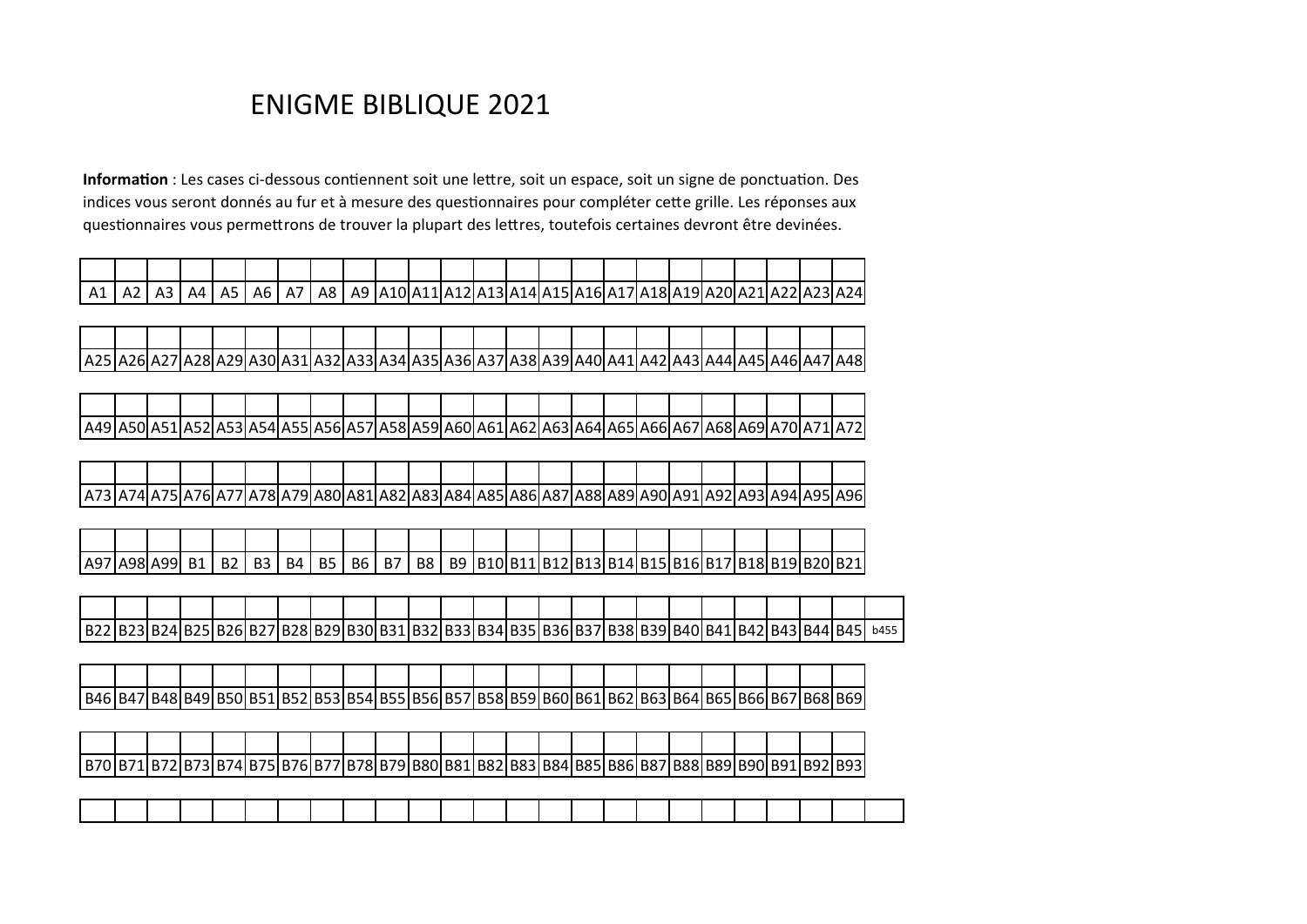B94 B95 B96 B97 B98 B99 C1 C2 C3 C4 C5 C6 C7 C8 C9 C10 C11 C12 C13 C14 C15 C16 C17 C18 C185

C19 C20 C21 C22 C23 C24 C25 C26 C27 C28 C29 C30 C31 C32 C33 C34 C35 C36 C37 C38 C39 C40 C41 C42 C425

C43 C44 C45 C46 C47 C48 C49 C50 C51 C52 C53 C54 C55 C56 C57 C58 C59 C60 C61 C62 C63 C64 C65 C66

C67 C68 C69 C70 C71 C72 C73 C74 C75 C76 C77 C78 C79 C80 C81 C82 C83 C84 C85 C86 C87 C88 C89 C90

| CQ1 | . C92 C93 C94 C95 C96 C97 C98 C99  D1   D2   D3   D4   D5   D6   D7   D8   D9  D10 D11 D12 D13 D14 D15 |  |  |  |  |  |  |  |  |  |  |  |
|-----|--------------------------------------------------------------------------------------------------------|--|--|--|--|--|--|--|--|--|--|--|

| D16 D17 D18 D19 D20 D21 D22 |  |  |  |  |  |  | 21D231D241D251D261D271D281D291D301D311D |  | ווכי גו | <b>13311</b> |  |  | D34ID35ID36ID37ID38ID | D39L |
|-----------------------------|--|--|--|--|--|--|-----------------------------------------|--|---------|--------------|--|--|-----------------------|------|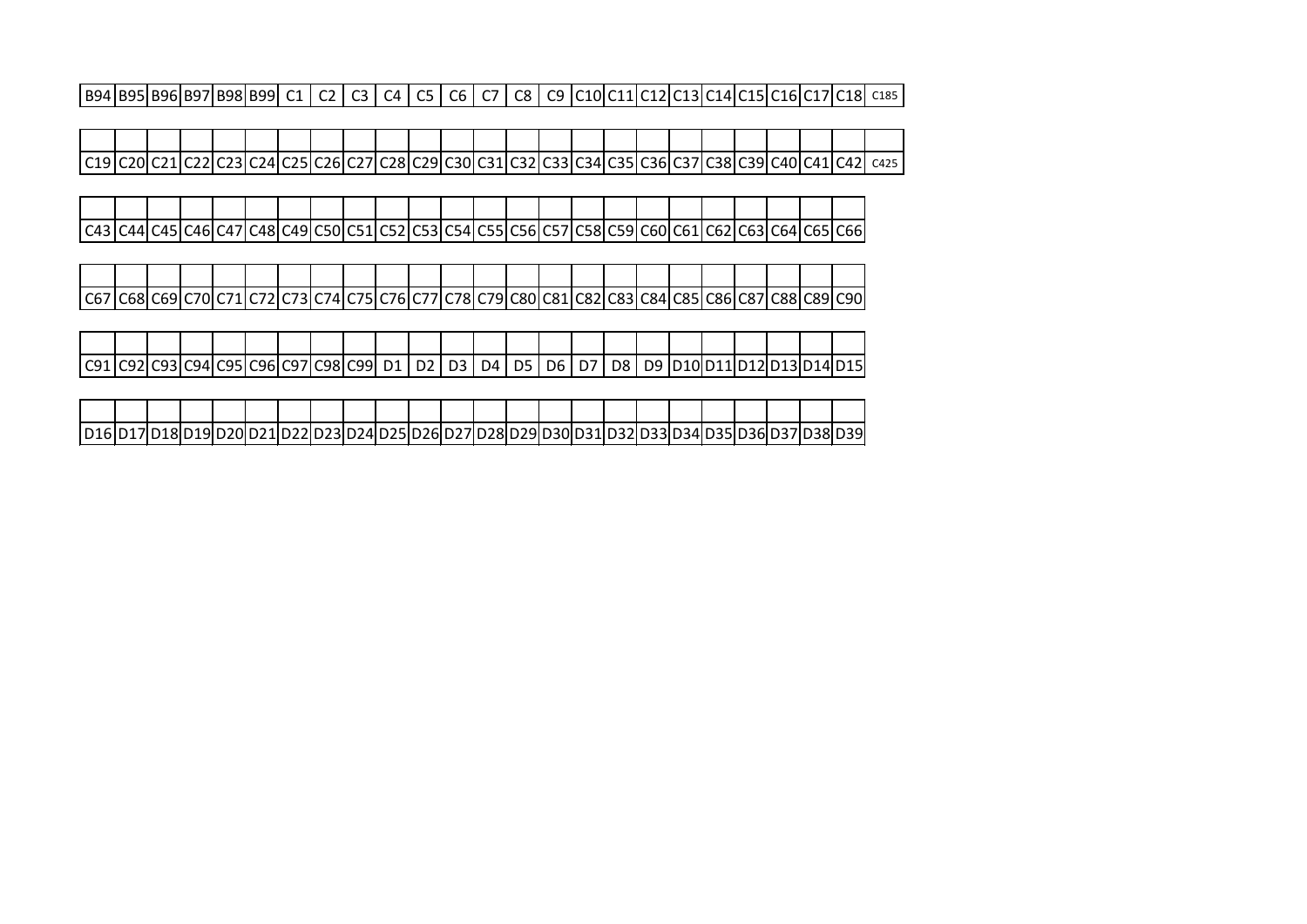| D40 |  |  |  |  |      |  |  |  |  |  |  | ---                   | D635 |
|-----|--|--|--|--|------|--|--|--|--|--|--|-----------------------|------|
|     |  |  |  |  | 149H |  |  |  |  |  |  | - - - - - - - - - - - |      |

| D64 D65 |  | าครแ | 769ID | 70ID. |  | 21 D | 73 D74 D. | 17511 | 76ID. | 77 D' | 78ID. | 79I I |  |  | 7841 D851 D861 D87 |  |
|---------|--|------|-------|-------|--|------|-----------|-------|-------|-------|-------|-------|--|--|--------------------|--|

| D8٤ ا |  | ıч | '  D92 D93 D94 D95 D96 D97 D98 D99 |  |  |  | E <sub>1</sub><br>-- | E?<br>-- | <b>CO</b> | FA I<br>- | E5. | FR<br>∟ບ | - E 7 H | <b>CO</b> | FQ.<br>◡ | IF10IF11IF12 |  |
|-------|--|----|------------------------------------|--|--|--|----------------------|----------|-----------|-----------|-----|----------|---------|-----------|----------|--------------|--|

| F13 F14 F | ______ |  |  |  |  |  |  |  |  |  |  | E15 E16 E17 E18 E19 E20 E21 E22 E23 E24 E25 E26 E27 E28 E29 E30 E31 E32 E33 E34 E35 E36 |
|-----------|--------|--|--|--|--|--|--|--|--|--|--|-----------------------------------------------------------------------------------------|

| E37   E38   E39   E40   E41   E42   E43   E44   E45   E46   E47   E48   E49   E50   E51   E52   E53   E54   E55   E56   E57   E58   E59   E60 |  |  |  |  |  |  |  |  |  |  |  |  |
|-----------------------------------------------------------------------------------------------------------------------------------------------|--|--|--|--|--|--|--|--|--|--|--|--|

| F <sub>61</sub><br><u>_ _ _ _</u> |  | {  E64   E65   E66 |  |  | 1 E671 E681 E691 E701 E7 |  | ► | 731 F 741 F 751 F | 761 | 578<br>ີ | <b>F79IF</b> | c80' | -92 | -93 | E84 |
|-----------------------------------|--|--------------------|--|--|--------------------------|--|---|-------------------|-----|----------|--------------|------|-----|-----|-----|

| E85   E86   E87   E88   E89   E90   E91   E92   E93   E94   E95   E96   E97   E98   E99 |  |  |  |  |  |  |    | E 2 L | ER I | F4 I | FR |  | ים. |
|-----------------------------------------------------------------------------------------|--|--|--|--|--|--|----|-------|------|------|----|--|-----|
|                                                                                         |  |  |  |  |  |  | F1 |       |      |      |    |  |     |
|                                                                                         |  |  |  |  |  |  |    |       |      |      |    |  |     |

| F10   F11   F12   F13   F14   F15   F16   F17   F18   F19   F20   F21   F22   F23   F24   F25   F26   F27   F28   F29   F30   F31 |  |  |  |  |  |  |  |  |  |  |  |
|-----------------------------------------------------------------------------------------------------------------------------------|--|--|--|--|--|--|--|--|--|--|--|

| E2A |  |  | -788 | ᄂᄼᅼ | FД | . . | $FAA$ $FAS$ $FAG$ |  |  | <b>FAQ</b> |  |  | -- |  | $- - - -$ |
|-----|--|--|------|-----|----|-----|-------------------|--|--|------------|--|--|----|--|-----------|

| . FFO |  | -- | ------ | nυ | כס- | -bb | Fb. |  |  |  |  |  |  |  |
|-------|--|----|--------|----|-----|-----|-----|--|--|--|--|--|--|--|